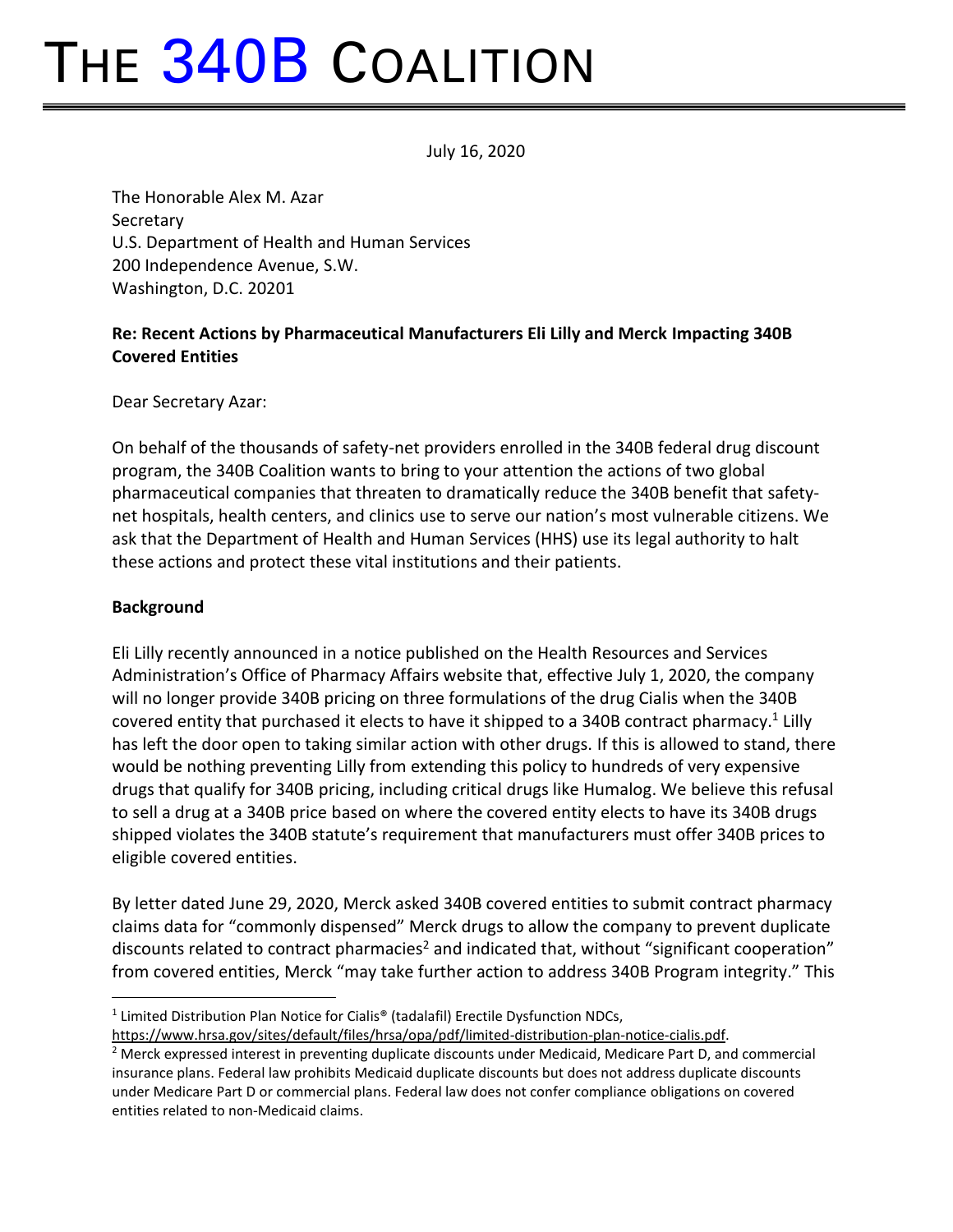Secretary Alex M. Azar Page 2 of 6

request goes well beyond inquiries that manufacturers often engage in to address compliance concerns. Threats of "further action" absent cooperation from covered entities with such an overly broad request is not supported under the 340B statute.

In the midst of a global pandemic, with drug prices already much too high and rising, these actions cannot be allowed to stand. It is in the public interest that the Administration act swiftly and firmly to stop these actions.

#### **A Clear Violation of Statute**

Congress created the 340B drug pricing program to allow safety-net providers "to stretch scarce federal resources as far as possible, reaching more eligible patients and providing more comprehensive services."<sup>3</sup> Covered entities use the savings created by 340B drug price discounts to support care for patients who are uninsured and underinsured without costing the American taxpayers a single dollar, as the savings come from manufacturer discounts.

340B providers are a vital part of our nation's health care safety net, as shown by their key role in our response to the COVID-19 pandemic, and their participation in 340B is central to their ability to achieve their mission. For example:

- Federally Qualified Health Centers -- whose authorizing statute explicitly requires them to provide required services such as pharmaceuticals by contractual or collaborative arrangements, if not directly<sup>4</sup> -- use the savings from the 340B program to underwrite the costs of providing free or heavily discounted medications to low-income uninsured and underinsured patients. These savings also support a range of other services, which vary based on the needs of each health center's community. Common examples include substance use disorder services, clinical pharmacy services, dental services, and programs to make pharmaceuticals accessible to patients who are homebound or who live in remote areas.
- Ryan White grantees use 340B savings to provide specialized and primary medical services, dental care, and other services to people living with HIV/AIDS.
- AIDS Drug Assistance Programs are fully dependent on 340B contract pharmacies for their direct purchase mechanisms and uninsured clients.
- Comprehensive hemophilia treatment centers (HTCs) use 340B program savings to maintain and expand clinical services for all bleeding disorders patients seen at their centers, including such non-reimbursable services as coordination of care, social work services, and physical therapy assessments as well as rural outreach clinics. Patients and their families rely on HTCs, which depend on 340B savings, for access to specialized, consistent, and high-quality treatment and education. With HTCs and their

<sup>3</sup> H.R. Rep. 102-384(II) at 12 (1992).

 $4$  42 U.S.C.§ 254b(a)(1).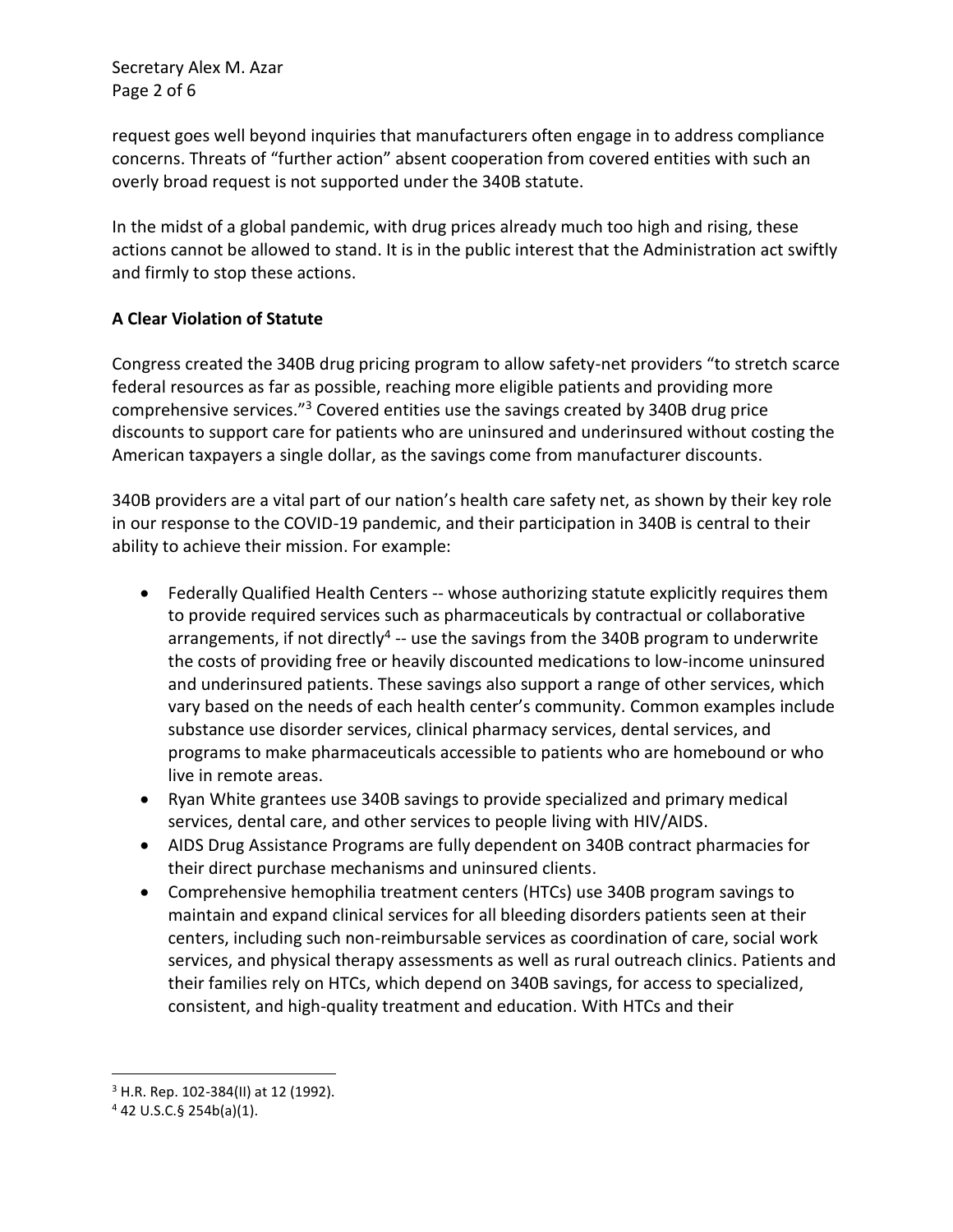comprehensive care model enabled by 340B savings, patients have longer, healthier, and more productive lives.

• 340B hospitals provide 60 percent of all uncompensated care in the U.S. and 75 percent of all Medicaid hospital care.

The 340B statute requires manufacturers wishing to participate in Medicaid and Medicare Part B to enter into agreements with HHS that "require that the manufacturer offer each covered entity covered outpatient drugs for purchase at or below the applicable ceiling price if such drug is made available to any other purchaser at any price."<sup>5</sup> There is no provision under the statute that allows Lilly to deny 340B pricing to a covered entity, or to require that a drug purchased by a covered entity be shipped only to locations that the manufacturer has approved. Therefore, Lilly's pharmacy policy is a clear violation of the law, and HHS is compelled to take action to stop it from being carried out.

We are concerned that Merck's wide-ranging request for all contract pharmacy claims data, to address so-called "duplicate discounts" under Medicaid, Medicare Part D, and commercial plans could be extremely burdensome for covered entities to meet. We also are concerned that the data sought by Merck to prevent Medicare Part D and commercial "duplicate discounts," neither of which is prohibited under the 340B statute, will only be used to benefit the company's financial bottom line, not 340B compliance. The 340B statute does not permit pharmaceutical manufacturers to set up barriers to 340B pricing. Under federal rules, if Merck has compliance concerns regarding a particular covered entity, the company can make a goodfaith inquiry targeted to that entity.<sup>6</sup> If the inquiry does not resolve the company's concerns, a manufacturer can request to conduct an audit of the entity.<sup>7</sup> We ask HHS to prohibit Merck from establishing barriers to 340B by threatening to impose "substantially more burdensome" consequences if covered entities do not voluntarily participate in the company's unnecessary and burdensome program.

### **A Dangerous Precedent**

We are concerned that the actions of these global manufacturers, if allowed to stand, will set a dangerous and negative precedent for the 340B program and the providers and patients it serves. These policies will hurt patients with low incomes and those living in rural communities who rely on 340B covered entities for their care. The Coalition appreciates the work that President Trump and you have done to halt the rise in prescription drug prices. Taking action today to halt these ill-conceived policies will be an important part of those efforts.

 $5$  42 U.S.C. § 256b(a)(1).

 $6$  Manufacturer Audit Guidelines and Dispute Resolution Process, 61 Fed. Reg. 65406 (Dec. 12, 1996).

 $7$  42 U.S.C. § 256b(a)(5)(C).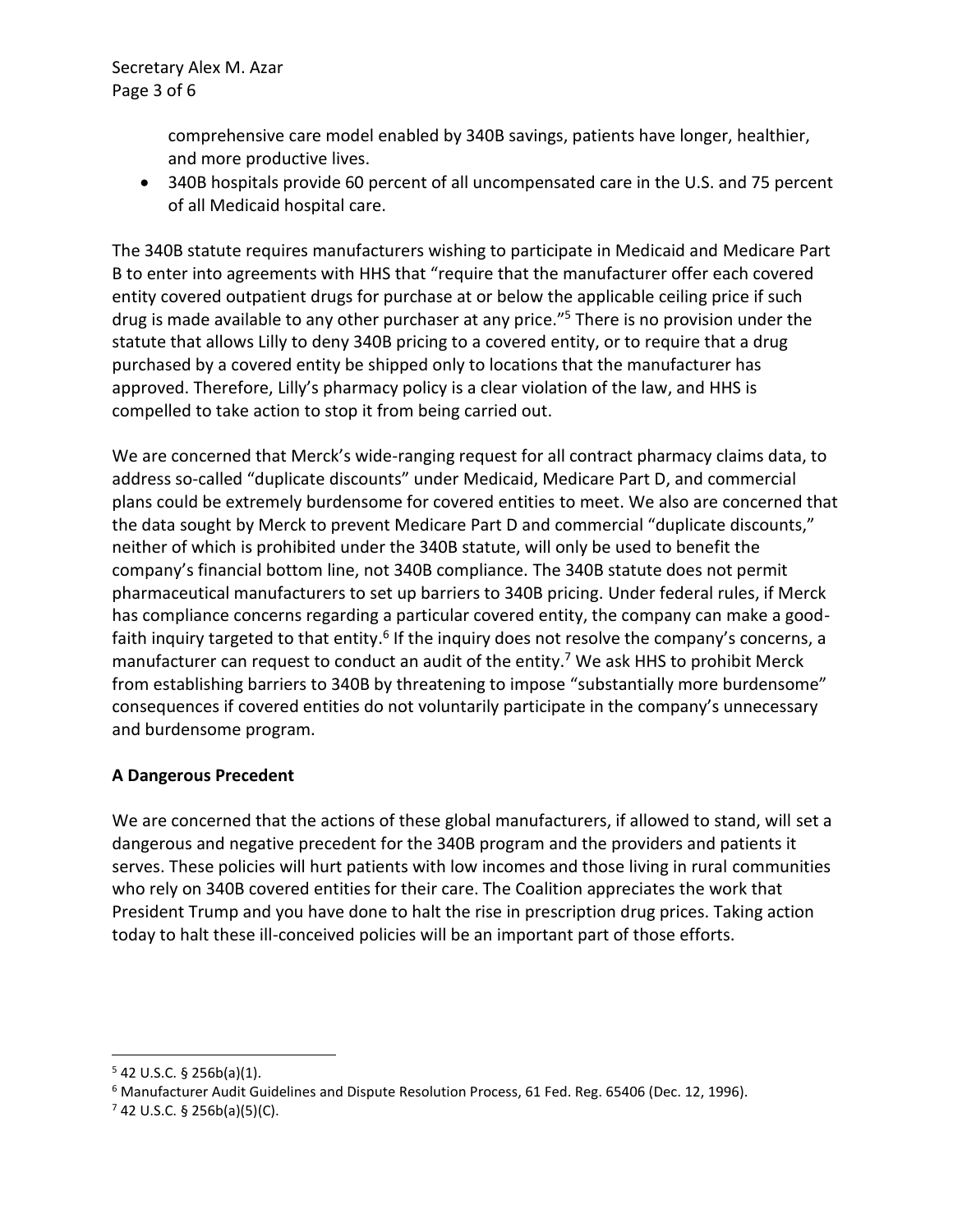Secretary Alex M. Azar Page 4 of 6

\* \* \*

We appreciate your consideration of our request. If you have any questions, please feel free to reach out to any of the listed 340B Coalition representatives.

Sincerely,

The 340B Coalition

cc:

Tomas J. Engels, Administrator, Health Resources and Services Administration Rear Admiral Krista M. Pedley, Director, Office of Pharmacy Affairs, Health Resources and Services Administration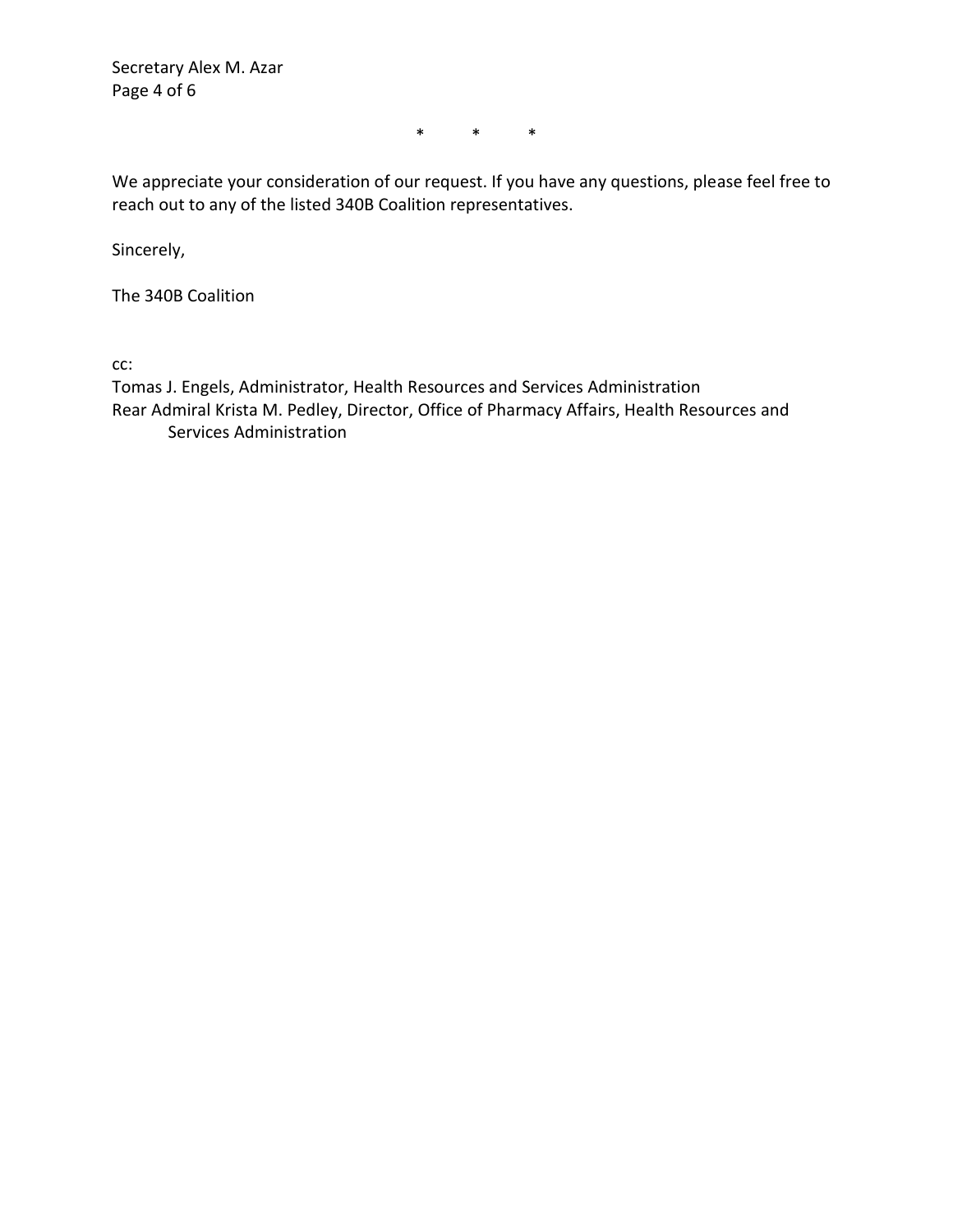Secretary Alex M. Azar Page 5 of 6

#### **340B Coalition Contacts**

Steve Carey Chief Strategy Officer National Association of Community Health Centers 703-395-1241 scare@nachc.org

Josh Jorgensen Government Affairs and Policy Manager National Rural Health Association 202-639-0550 jjorgensen@nrharural.org

Joseph Pugliese President & CEO Hemophilia Alliance 215-439-7173 joe@hemoalliance.org

Andrea Weddle Executive Director HIV Medicine Association 703-299-0915 aweddle@hivma.org

Bobby Watts Chief Executive Officer National Health Care for the Homeless Council 615-226-2292 x 224 bwatts@nhchc.org

Stephanie Arnold Pang Director, Policy and Government Relations National Coalition of STD Directors 612-220-2446 sarnold@ncsddc.org

Emily McCloskey Director, Policy & Legislative Affairs National Alliance of State and Territorial Directors 202-897-0078 emccloskey@nastad.org